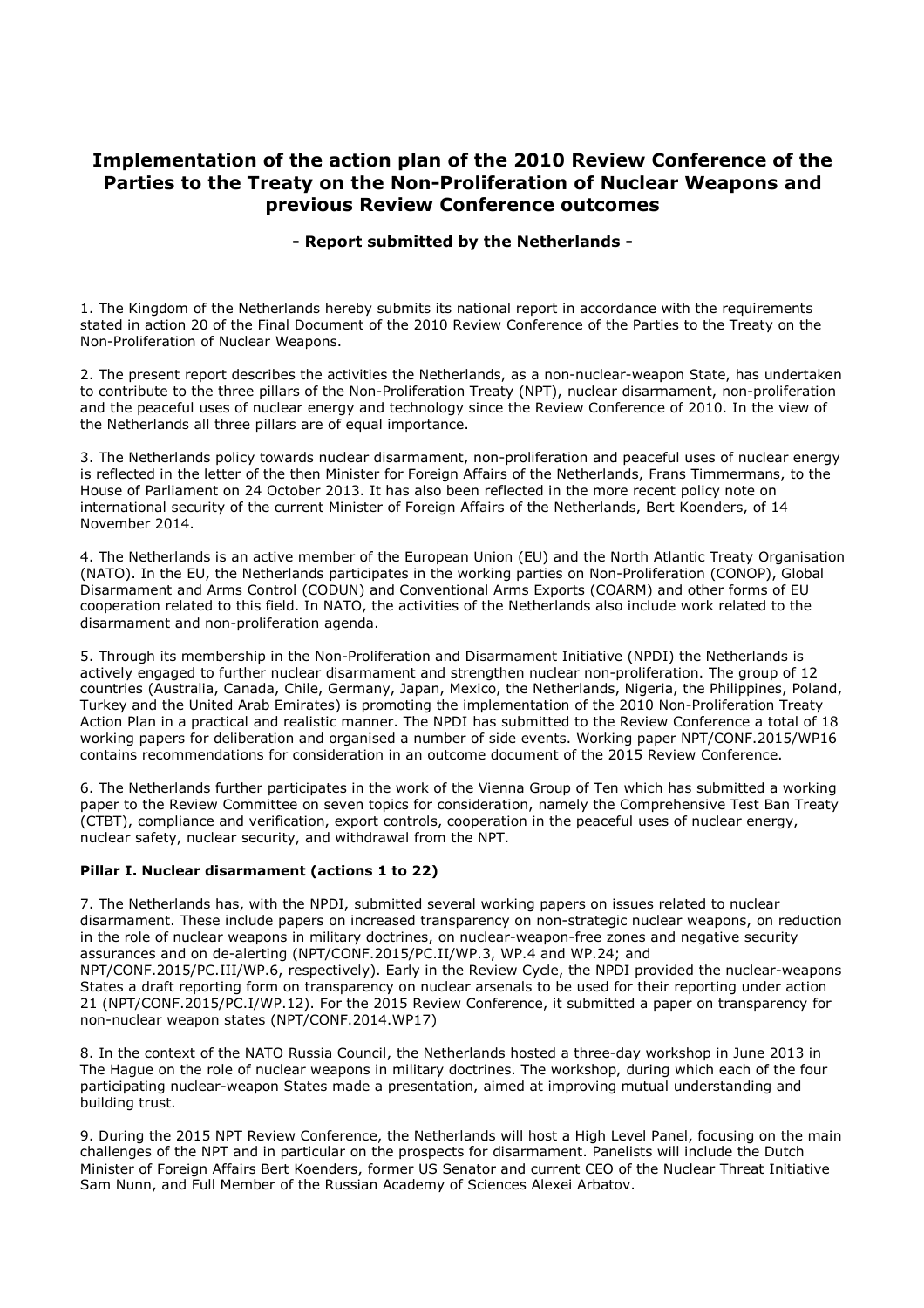10. The Netherlands has, as co-chair for the session on transparency and verification and as "friend of the Chair", participated in the Open-Ended Working Group to develop proposals to take forward multilateral nuclear disarmament negotiations for the achievement and maintenance of a world without nuclear weapons.

11. The Netherlands has made a continued effort to promote the immediate start of negotiations of a treaty banning the production of fissile material for nuclear weapons. In 2012, the Netherlands, together with Germany, organised two scientific expert workshops on a treaty banning production of fissile material for nuclear weapons in Geneva. In 2014 and 2015, an expert from the Netherlands actively participated in a Group of Governmental Experts tasked to make recommendations on possible elements of a treaty banning production of fissile material for nuclear weapons. The Netherlands further provided the Office of Disarmament Affairs of the United Nations Secretariat, on a cost-free basis, an expert for a period of 3 years to support the work of the Group of Governmental Experts. Furthermore, the Netherlands has been actively supporting the activities of the International Panel on Fissile Material. For several years, the Netherlands has hosted presentations by the Panel of its yearly report and their recently published book, as side events of the Conferences of Parties to the NPT and the First Committee of the UN General Assembly.

12. The Netherlands played a leading role in drawing up the Comprehensive Test Ban Treaty (CTBT) in 1996, a key element of the disarmament architecture. The Netherlands ratified the treaty in 1999 and has since then made numerous efforts to promote the entry into force of the treaty. From the outset, the Netherlands has been an active member of the 'Friends of the CTBT', a group of countries that every second year organises a Ministerial meeting in the margins of the meeting of the UN General Assembly to promote the entry into force of the CTBT. In 2014, its joint Ministerial Statement was associated by a record number of 104 States. Also, the Netherlands participated at ministerial level at Article XIV conferences.

13. In anticipation of the entry into force of the treaty, the Netherlands has helped to set up the Preparatory Commission for the CTBT Organisation in Vienna and has supported the buildup of the International Monitoring System. Apart from fulfilling its assessed regular budget responsibilities to the Comprehensive Nuclear-Test-Ban Treaty Organisation, the Netherlands provides extra-budgetary funds to enhance participation by experts from developing countries in the technical working group meetings. Further extra-budgetary funds to the CTBTO are channeled through consecutive EU Council Decisions. The Netherlands has also financially supported the work of the chairman of working group B.

14. The Netherlands is a strong supporter of the role of civil society, which is important in the effective functioning of the NPT and the implementation of the 2010 Action Plan. The Netherlands supported the Women's International League for Peace and Freedom, a non-governmental organisation that monitors the implementation of the Action Plan in the form of an annual report, including its Reaching Critical Will programme. The Netherlands also contributes financially to and cooperates with the Netherlands-based nongovernmental organisation PAX for Peace on NPT-related issues.

15. The Netherlands provided financial support to think tanks like Wilton Park and the James Martin Center for Non-Proliferation Studies of the Monterey Institute of International Studies, in organising their NPT workshops that bring participants together in the run-up to the Preparatory Committees of this review cycle. In 2012 and 2014, the Netherlands also co-funded and participated in a non-proliferation conference organised by the Centre for Energy and Security Studies in Moscow.

16. The Netherlands has constructively participated in conferences on the humanitarian impact of nuclear explosions in Oslo (2013), in Nayarit and Vienna (both in 2014). The Netherlands shared the outcomes of research conducted by the National Institute for Public Health and the Environment, which was aimed at improving the understanding of especially late health effects of radiation exposure. Furthermore, the Netherlands financially supported the non-governmental organisation International Campaign to Abolish Nuclear Weapons (ICAN) to facilitate the involvement of civil-society organisations at the conference in Vienna.

17. The Netherlands considers the education of the younger generation on disarmament an issue of great importance. To further this goal the Netherlands financially supports the training programme at the Vienna Centre for Disarmament and Non-Proliferation as well as the summer school programmes on weapons of mass destruction organised by the Netherlands Asser Institute. The Netherlands Ministry of Foreign Affairs has further funded three PhD research projects on disarmament and non-proliferation, to train the next generation of experts in this field. Some of these PhD researchers have been part of the Netherlands delegation to the respective Preperatory Committees in this review cycle as well as to the 2015 Review Conference.

18. At the start of the 2015 Review Conference, the Netherlands - together with the United Nations Office for Disarmament Affairs (UNODA), the Belfer Center for Science and International Affairs of Harvard University, and the James Martin Center for Nonproliferation Studies at the Middlebury Institute of International Studies at Monterey - will organise an academic symposium. The main purpose of this event is to present and discuss worldwide research related to the NPT and to learn from early career scholars about present and future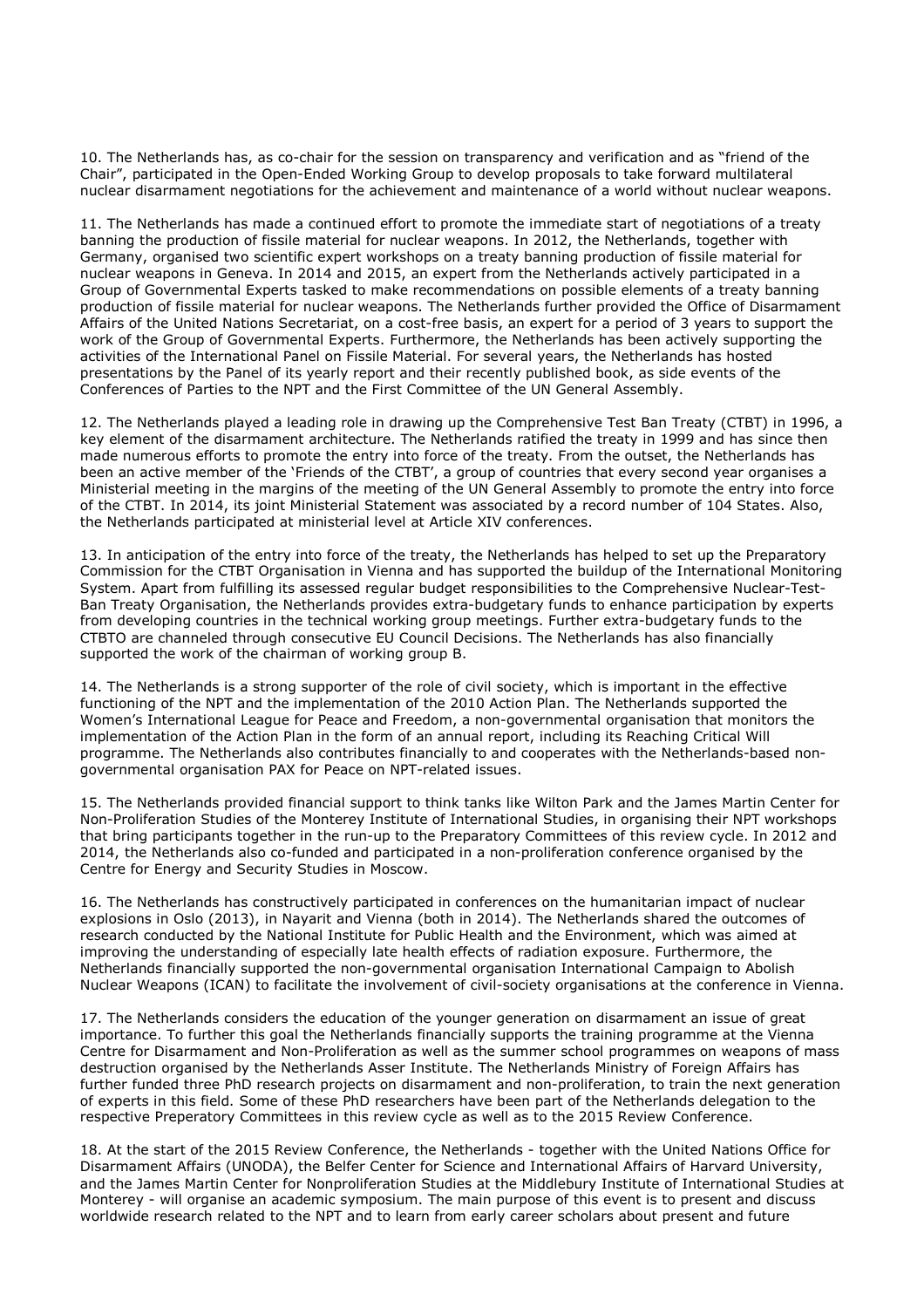challenges and opportunities for the treaty. The symposium also aims at strengthening future decision-making related to the NPT.

19. The Netherlands Ministry of Foreign Affairs has made regular presentations and briefings to students and detached a student reporter to participate in the youth exchange programme at the time of the Hiroshima NPDI ministerial meeting of April 2014 to reach out to fellow students on what Hiroshima means in the nuclear world, and why nuclear disarmament is so important. The Ministry also financially supported the participation of a representative of the non-governmental organisation PAX.

#### **Pillar II. Nuclear non-proliferation (actions 23 to 46 of the Action Plan)**

20. The Netherlands has a Comprehensive Safeguards Agreement in place, complemented by an Additional Protocol and considers the combination of these two the verification standard. In addition to fulfilling its assessed regular budget contributions fully and on time, the Netherlands has supported the International Atomic Energy Agency (IAEA) with a voluntary contribution of €100,000 to organise outreach and training courses, and has provided technical support on the Additional Protocol to interested Member States. Such workshops and seminars were organised for Latin American and Caribbean States, African as well as some South Asian States, among them Myanmar. The Netherlands has also reached out to States without an Additional Protocol, through the combined efforts of the NPDI. The NPDI Ministers for Foreign Affairs sent a joint letter on the need for universalization and offered, in cooperation with the IAEA, their countries' practical assistance, best practices and know-how.

21. The Netherlands supports the IAEA in its efforts to develop and implement a less mechanistic safeguards system that better takes into account State-specific factors and that facilitates a more efficient and costeffective use of the limited resources of the IAEA. To this end, the Netherlands fully endorses, bilaterally as well as a member State of the EU, the further development and application of the State-level concept by the IAEA.

22. The Netherlands is one of the 21 member States of the IAEA that supports further developments in safeguards and verification in practical terms by means of a voluntary member State support programme, which aims to provide IAEA with technical expertise to improve the quality, efficiency and effectiveness of the IAEA safeguards system. The Netherlands contributes an annual €100,000 to this programme, hence adding up to €500,000 for the period between 2010 and 2015. Furthermore, the Netherlands contributed €250,000 to enhance the capabilities of the safeguards analytical services of the IAEA.

23. The Netherlands has consistently joined the international community in addressing cases of countries that are in non-compliance with their NPT obligations (Iran, Syria, DPRK) in relevant international fora, such as the UN General Assembly, the IAEA General Conference and its Board of Governors, as well as through implementation of the relevant sanctions regimes imposed by the UN Security Council.

24. The Netherlands supports the effort of the E3+3 and Iran to reach a negotiated solution to address the international community's concerns regarding the exclusively peaceful nature of the nuclear programme of the Islamic Republic of Iran. The Netherlands has contributed a total of €475,000 to the IAEA in order for it to verify the implementation of the Joint Plan of Action.

25. Strengthening the system of robust export controls is considered of crucial importance by the Netherlands. According to the EU Dual-Use Export Regulation and the Dutch General Customs Act and Strategic Goods Decree nuclear materials (uranium and plutonium) and goods that can be used to manufacture such materials must be licensed. Goods that can, directly or indirectly, contribute to the development and production of nuclear weapons or their delivery systems are also subject to export controls. The Netherlands is an active member of the Zangger Committee, the Wassenaar Arrangement and the Nuclear Suppliers Group, which it chaired in 2011-2012. The Netherlands also chaired the NSG's Dedicated Meeting of Technical Experts (DMTE), the group that performed a fundamental review of the control lists and hosted several informal intersessionals.

26. The basic principles of the Netherlands export control policy on dual-use goods, including nuclear goods, are set out in the government response to the European Commission on the dual-use export control system of the EU Green Paper and the report on the written consultations on the subject, adopted on 21 October 2011. Together with its EU partners, the Netherlands is working for agreements on and implementation of export controls. Until recently, the Netherlands also held, the Chair of the sub-working group on non-proliferation of the European Nuclear Energy Forum.

27. Under the umbrella of the Global Partnership, the Netherlands participates in projects with and in Kazakhstan to seek, remove and safely dispose of radiological sources. The current project amounts to \$1.65 million.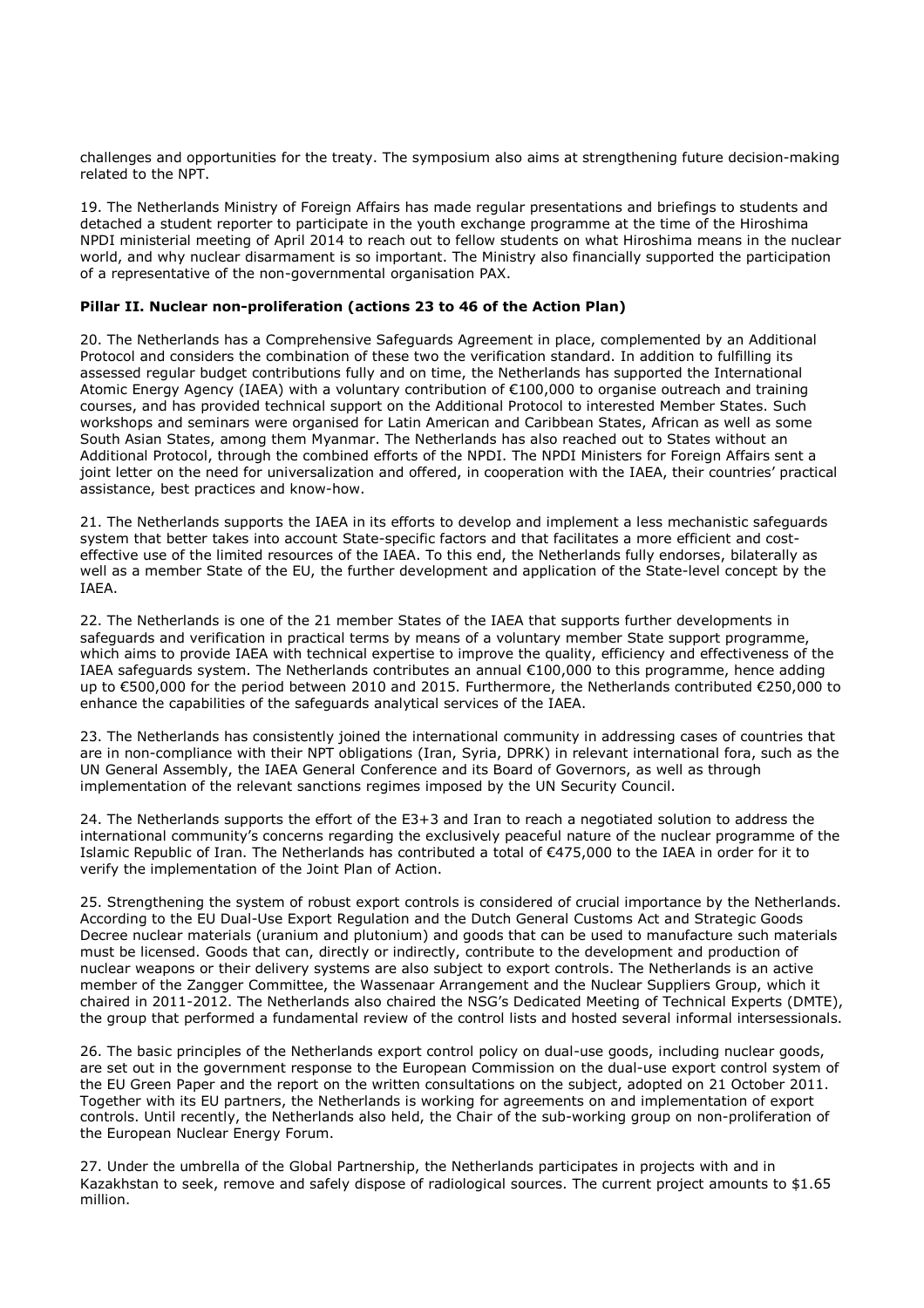28. The Netherlands has played an active role in the Global Initiative to Combat Nuclear Terrorism (GICNT). Since 2010 it has been chairing the Nuclear Detection Working Group and in March 2015 it has hosted the Nuclear Forensics trial simulation 'Glowing Tulip'; an international table top exercise involving nuclear- and forensic experts, judges and prosecutors to simulate the appropriate response to a terrorist incident with nuclear or radioactive material.

29. The Netherlands is proud to have joined the group of 33 countries, almost 2/3 of the participants of the NSS 2014 that contributed to a so called gift basket on the UNSC Resolution 1540. This group, led by Canada and the Republic of Korea, committed to fully implement the resolution 1540. The main purpose of this giftbasket is to fulfil the obligation to improve the security of nuclear material and to report on this more effectively. Where desired, the signatories will also help other countries fulfil their obligations under the resolution. The signatories also undertake to rapidly submit National Action Plans, as recommended in the resolution.

## **Pillar III. Peaceful uses of nuclear energy (actions 47 to 64 of the Action Plan)**

30. The Netherlands attaches great importance to the prevention of nuclear terrorism and the strengthening of nuclear security. This is a prerequisite for the peaceful use of nuclear energy. The Netherlands was proud to host the Nuclear Security Summit (NSS) in The Hague on 24 and 25 March 2014, assembling 58 world leaders. Central points of the NSS process are the commitment to reduce the amount of the most sensitive nuclear materials, to enhance the security of all nuclear material and radioactive sources and to improve international cooperation. All leaders committed to the Communiqué which addressed, building on the work done at the NSS 2012 in Seoul, a number of important new themes. The NSS2014 Communiqué confirmed the central role of the IAEA and gave a more comprehensive overview of the existing international nuclear security architecture. There was also the introduction of confidence-building measures. Although nuclear security is a matter of national concern, leaders recognized that States can take voluntary measures in order to increase the confidence of other States in their nuclear security. Leaders also committed to minimizing stocks of plutonium. Following the commitment on highly enriched uranium which was agreed upon in 2010. Another new element was the increased emphasis on the relationship between States and the nuclear industry.

31. During the NSS 2014, the Netherlands, in close cooperation with the United States of America and the Republic of Korea, launched an initiative to strengthen implementation of the IAEA recommendations contained in Nuclear Security Series 13, 14 and 15. The Joint Statement was cosponsored by 35 countries; it has been circulated as IAEA/INFCIRC869. Further States wishing to subscribe are invited to do so by informing the IAEA Secretariat.

32. The 'Strengthening Nuclear Security Implementation Initiative' moreover commits States to improve the effectiveness of their nuclear security regimes and operators' systems by hosting peer reviews periodically. International Physical Protection Advisory Service (IPPAS) missions use the IAEA recommendations as reference for their security review. The Netherlands is the first country in the world that hosted such missions in all its facilities and invited a follow-up mission in 2012 to review the implementation of earlier IPPAS recommendations. The Netherlands has also performed a self-assessment and has received an Integrated Regulatory Review mission at the end of 2014. The report with the conclusions of the peer review visit will be published shortly.

33. In a separate meeting during the NSS 2014, Ministers for Foreign Affairs and other representatives of the participating countries discussed a wider range of nuclear subjects, which included disarmament and nonproliferation.

34. In addition to the NSS 2014, three official side-events took place. The Netherlands Institute of International Relations Clingendael took the lead in organising the Nuclear Knowledge Summit, which brought together academia, think tanks and researchers. URENCO led the organisation of the Nuclear Industry Summit, a high-level event for Chief Executive Officers from the nuclear industry worldwide. An international tabletop exercise, @tomic 2014, was held in Maastricht, to promote cooperation between countries and expert communities in enhancing radiological and nuclear security and on preventing radiological and nuclear terrorism.

35. The Netherlands has started the process of conversion from highly enriched uranium to low-enriched uranium targets for the production of medical isotopes. Necessary modifications to the production line at the Molybdenum production Facility in Petten are being applied. The conversion is expected to be finalized by the end of 2017.

36. Confirming its strong support for the work of the IAEA in the field of nuclear security, the Netherlands most recently contributed an amount of €1 million to the IAEA Nuclear Security Fund (NSF) for the